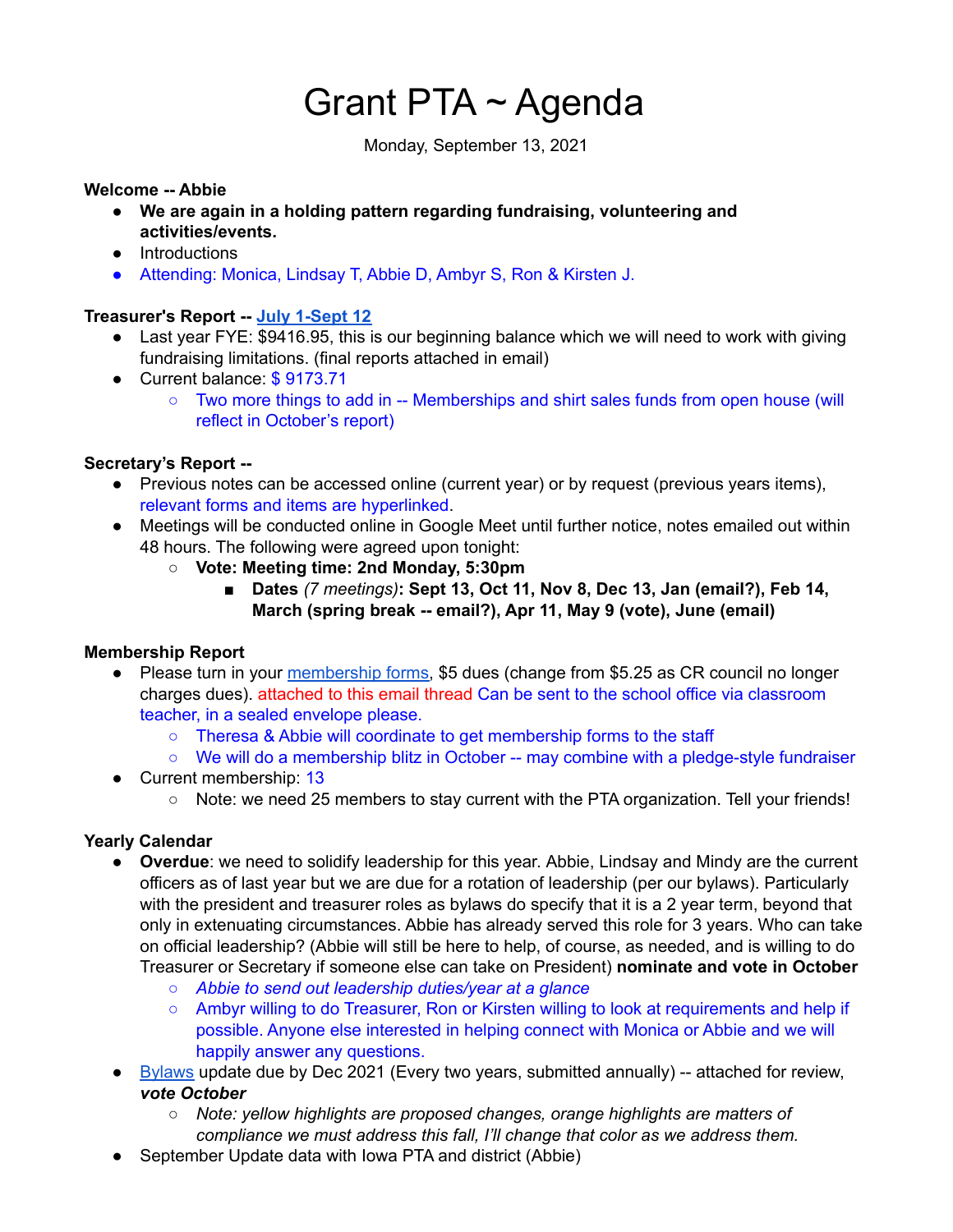- October conferences -- will be online, so we can provide snacks/drinks rather than a meal
- October -- Federal tax declaration (N990 e-postcard) (Abbie)
- January -- Gambling reports and IA sales tax declaration (exempt) due
- Spring Conferences --
- April/May -- Leadership nominations
- May -- Year end celebrations, 5th grade graduation
- Mav/June -- Field day
- June -- leadership vote
- Fiscal Year End -- 6/30/2022

### **Budgeted Items** *Submit [requests](https://docs.google.com/document/u/6/d/1OlETgmfD3qSoYtYsMDUqpsSMnpwpmOnR4nUDpWTviIc/edit) via email or through Theresa/Office, or in PTA mailbox.*

- Budget/current status: attached to email Please remember these are estimates and may be subject to change as situations and needs change.
	- No fall fundraiser/Spring Fling at this time.
	- **Classroom Support:** \$100 per classroom/per school year, request by? submit by Spring Break (unless otherwise notified). **VOTE: approved**
	- **SPARC**: *not at this time*

○ **Library**: \$500 funds for buying new books. To be submitted by 5/31. **VOTE: approved anything over the amounts above, must be proposed in person at a meeting and/or to the PTA board.**

● [Request](https://docs.google.com/document/u/6/d/1OlETgmfD3qSoYtYsMDUqpsSMnpwpmOnR4nUDpWTviIc/edit) form and Google [calendar](https://calendar.google.com/calendar/u/6?cid=Z3JhbnRlbGVtZW50YXJ5c2Nob29sY3IucHRhQGdtYWlsLmNvbQ) will be shared with staff. Contact Abbie with questions or if you need it again.

# **Grant PTA Family Fun Night**

- These are currently on hold for health and safety concerns per district recommendations.
- Anyone interested in helping to plan these when we are able to do them again?

#### **Fall Fundraiser - Red Wheel**

- **fall fundraiser on hold** in light health and safety concerns for students and staff, given current district guidelines (no parents/volunteers in buildings at this time, no in-buildiing PTA events or fundraising events/activities -- including order pickup, not advisable for students to be out in public selling at this time).
- **● We were originally scheduled to start selling 9/9, wrap 9/27 and have delivery 11/1.**
- IF we get this rescheduled should the guidance change we will apprise everyone of dates.

**Winter/Spring Fundraiser** *Dec agenda item, unless we determine to do something earlier*

- Ideas welcome (LY we thought about Read-a-thon) -- revisit October and determine if this will replace fall fundraiser -- possible pledge sheet, no-sale fundraiser too.
- Meal fundraisers (local restaurants)? Let us know if you have any connections to any local restaurants that might offer this.
- HyVee Coupon books? Sell Feb or March?
- Explore: let us know when/if you plan a fundraiser and we will coordinate to not overlap

# **T-Shirts/School Spirit items**

- *● Inventory is in PTA closet, by size*
	- $\circ$  Black only, Limited to sizes on hand, \$5 -- mostly youth M and maybe some adult M or L
- Sold a bunch at the Open House!
- Discussion in future about providing shirts for all students -- let's get the ball rolling on this
	- Abbie to communicate with Kelly Bayuk (art) about a design
	- Cotton Gallery again, contact Kurt